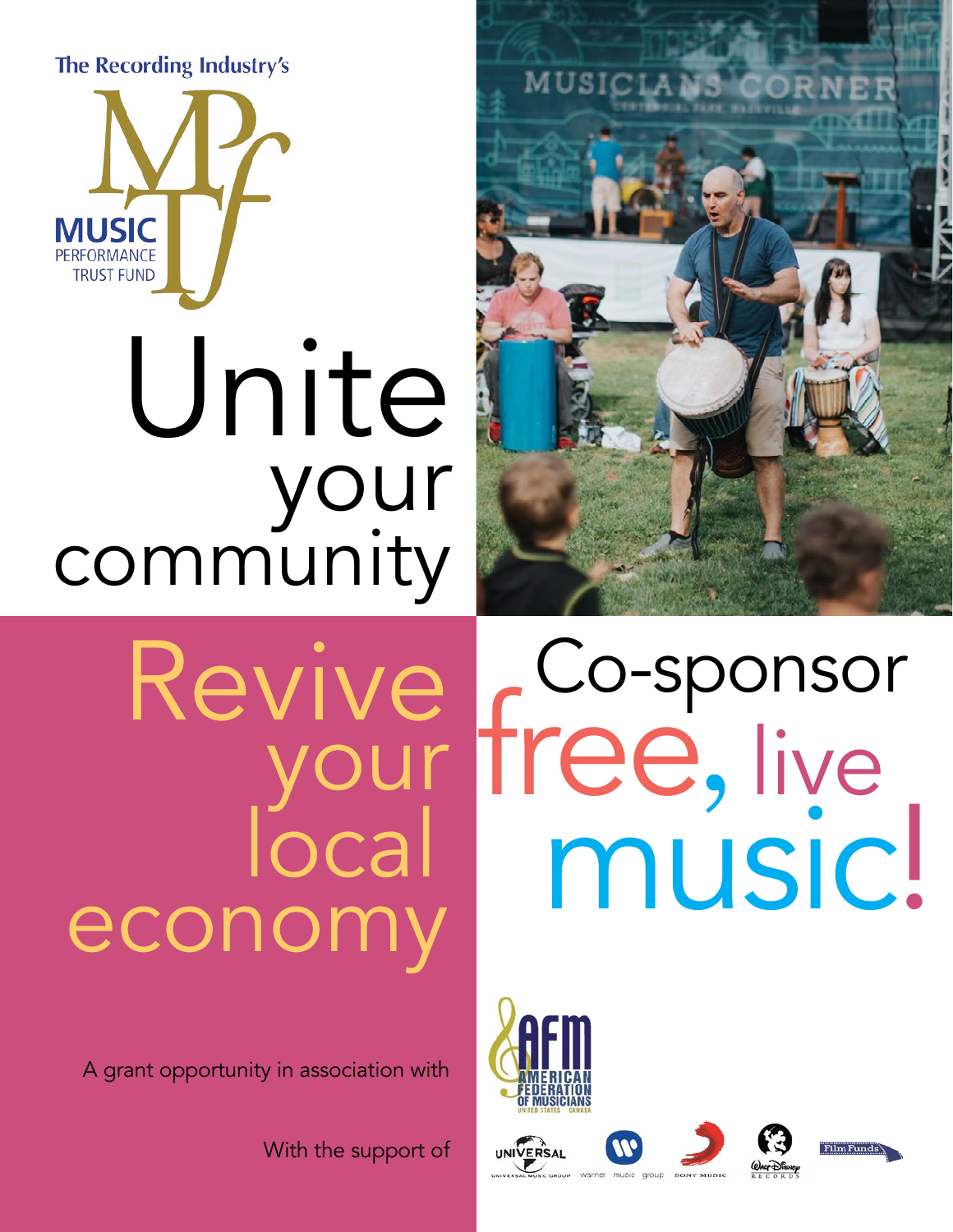.



### WHO Partners with US?



#### 1 What is the MPTF? 1

The music industry's Music Performance Trust Fund is an independent, 501(c)(3) not-forprofit funded by major recording companies including Sony Music, Universal Music Group, Warner Music Group, and Disney. The MPTF was established in 1948 to contribute to the public knowledge and appreciation of music, as well as making music a part of every child's life experience. Visit the MPTF website for

- **Community organizations can source OUR** funds with the help of the local office of the American Federation of Musicians (AFM). Find YOURS here: www.afm.org
- Together, YOU develop a plan for a free live musical event
- **In The AFM local office applies for OUR grant and** coordinates all performance plans with YOU
- **IN WE** provide the MPTF share of event funding to your organization, and YOU pay the musicians and other professionals involved

#### 2 How Do WE Work with YOU? 3

 $P_{\text{L}}$  libraries libraries in the set of  $P_{\text{L}}$ Public libraries

| musicians and other professionals involved<br>as well as making music a part of every child's<br>life experience. Visit the MPTF website for<br>more details: www.musicpf.org                                                                           | Chambers of<br>Local government<br>Commerce<br>organizations                                                                        |
|---------------------------------------------------------------------------------------------------------------------------------------------------------------------------------------------------------------------------------------------------------|-------------------------------------------------------------------------------------------------------------------------------------|
| What Do WE Do?<br>$1,000+$<br>performances<br>We offer matching grants to support<br>in senior centers<br>performances of free, live music<br>in communities across North America                                                                       | <b>Business</b><br>Labor<br>improvement<br>councils<br>associations                                                                 |
| $500+$<br>music education<br>All events are free for the community to enjoy<br>programs<br>during and after<br>Professional musicians and others are fully paid<br>school<br>for their talent and service<br>Supporting communities throughout the U.S. | School<br>Festival<br>organizations<br>systems                                                                                      |
| and Canada for nearly 75 years!<br>In the year prior to Covid-19,<br>we sponsored or co-sponsored over 2,700 events                                                                                                                                     | $1,000+$<br>community<br>performances<br>Assisted<br>in parks and<br>Senior<br>living<br>public facilities<br>centers<br>facilities |
|                                                                                                                                                                                                                                                         |                                                                                                                                     |

Hospitals

**CLASSICAL** 

Local orchestras

Arts councils

 $\Lambda$ rts councils

JAZZ

FOLK

BLUES

POP

#### **COUNTRY**

R & B

You name it! What do you love? What does your community crave?



[www.musicpf.org](https://musicpf.org/)

# **5** What Kind<br> **3** of Music?